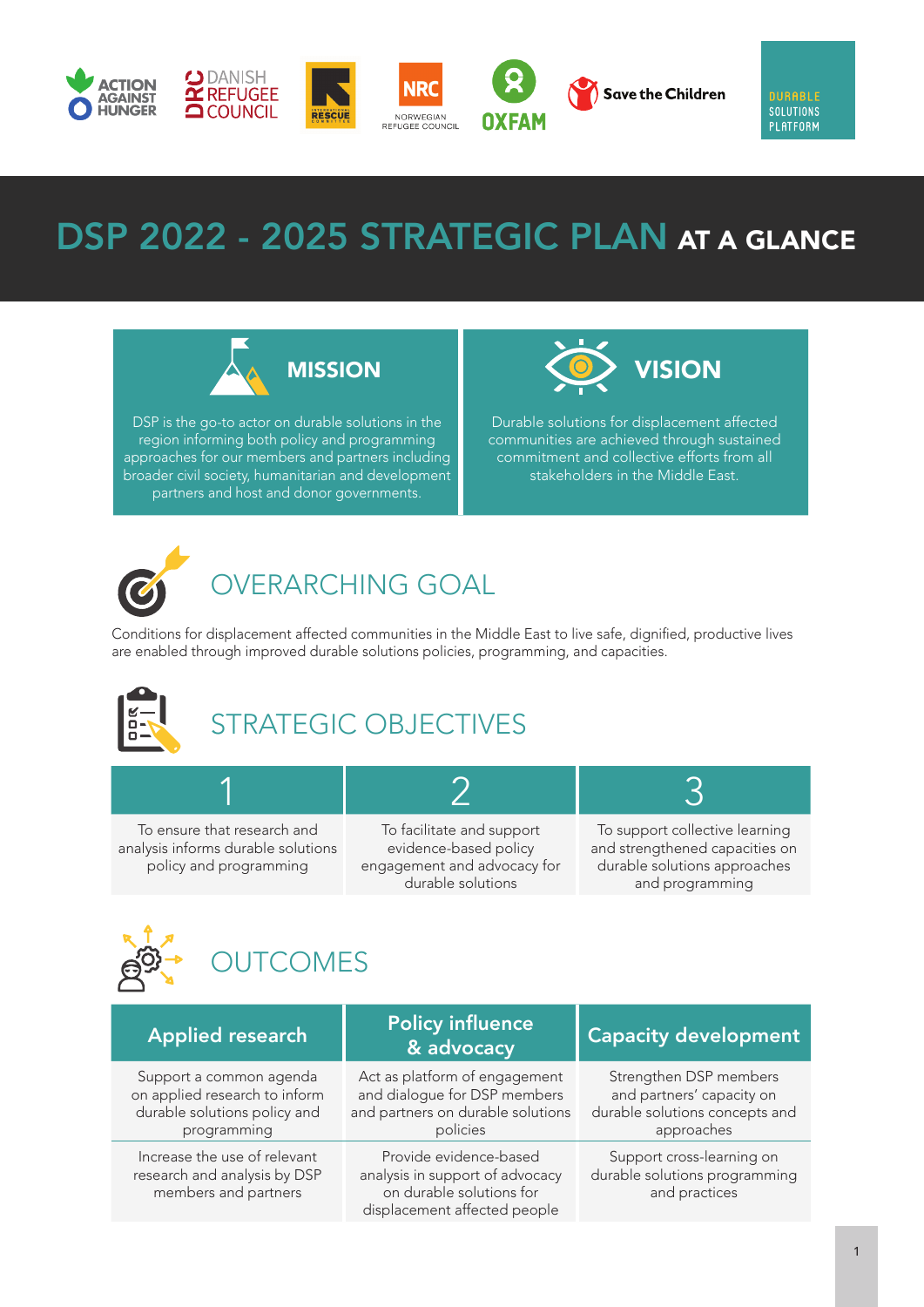## 1. ABOUT DSP

Amid the world's largest present day displacement crisis, the DSP was established in 2016 to improve policy and programming approaches in support of durable solutions for displacement affected communities from Syria. In 2022 and beyond, DSP is focused both on displacement in and from Syria and other forcibly displaced populations in the Middle East including refugees, IDPs, returnees and host communities.

DSP is not an implementing agency but a joint initiative of six non-governmental organization (NGO) members: Action Against Hunger (ACF), Danish Refugee Council (DRC), International Rescue Committee (IRC), Oxfam, Norwegian Refugee Council (NRC) and Save the Children. With a secretariat based on the regional level in Amman, Jordan and currently working across five countries (Syria, Jordan, Lebanon, Turkey, and Iraq), DSP seeks to support a **collective agenda on** durable solutions through joint research and cross-learning opportunities, evidence-based policy engagement and capacity strengthening on durable solutions concepts, approaches, and programming amongst members and partners.

#### 2. VISION AND MISSION

DSP's vision is that durable solutions for displacement affected communities are achieved through sustained commitment and collective efforts from all stakeholders in the Middle East. Our mission is that DSP is the go-to actor on durable solutions in the region informing both policy and programming approaches for our members and partners including broader civil society, humanitarian and development partners and host and donor governments.

#### 3. THEORY OF CHANGE

The Middle East continues to be shaped by conflict and forced displacement. Historical displacement (including of Palestine refugees), protracted displacement linked to the ongoing crisis in Syria, continued and remerging conflicts, new emergencies including the likelihood of increased impacts of climate change, challenged socio-economic conditions in host communities and countries, and emerging geopolitics and external influences, means that the durable solutions agenda is complex and multi-faceted in the Middle East.

The durable solutions context across the region therefore requires **sustained commitment** and collective action from diverse actors that links humanitarian and development responses and recognizes the need to respond to immediate needs whilst maintaining a focus on the medium to longer term approaches needed to create an enabling environment for durable solutions.

It also recognizes that the **achievement of durable solutions** is ultimately linked to the need for overarching structural changes that lie with the **parties to conflicts** and the decision-making of host and resettling countries. However, actors such as NGOs, United Nations (UN) agencies, and humanitarian and development donors and can and should orient their engagement in forced displacement around durable solutions and support displaced persons and host communities to live safe, dignified, and productive lives.

DSP's theory of change is therefore focused on the process of durable solutions and on building support to promote pathways towards future durable solutions. Emphasizing pathways to durable solutions also allows a focus on the quality of asylum, protecting people from a deterioration in their conditions in displacement and from risks of forced return. While DSP recognizes the need to pursue all three durable solutions in parallel, DSP is not in general prioritizing work on **third country solutions** (resettlement, complementary pathways etc.) because of our work at the regional and country level and limited influence global resettlement policy and/or direct engagement with current or potential future resettlement countries at capital level.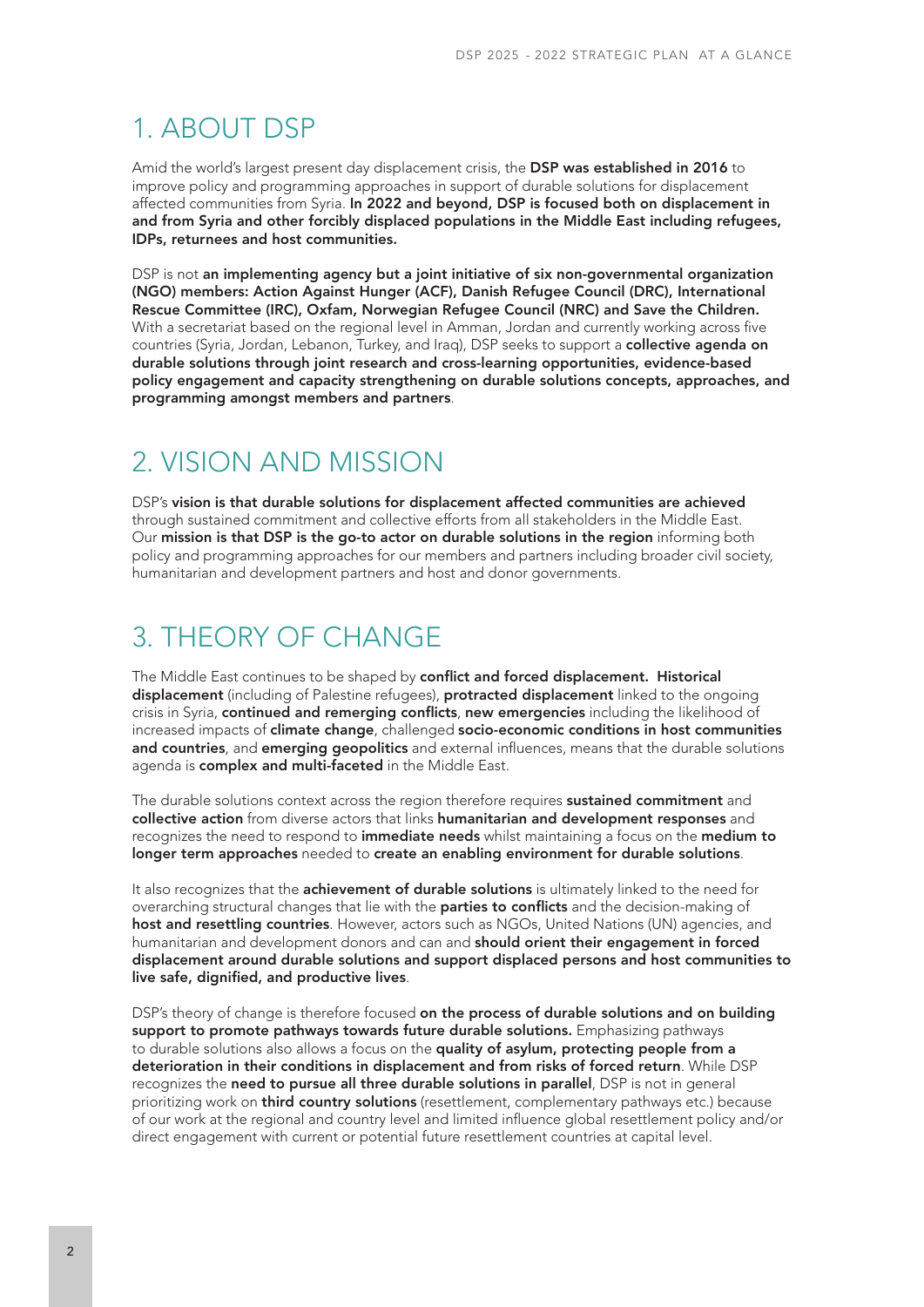### 4. GOAL AND STRATEGIC OBJECTIVES

The overarching goal of DSP is that conditions for displacement affected communities in the Middle East to live safe, dignified, productive lives are enabled through improved durable solutions policies, programming, and capacities.

This is achieved through work across three strategic objectives:

- To ensure that research and analysis informs durable solutions policy and programming.
- To facilitate and support evidence-based policy engagement and advocacy for durable solutions.
- To support collective learning and strengthened capacities on durable solutions approaches and programming.

#### 5. DSP CORE VALUES

DSP's added value and approaches rests on ensuring strong mutual accountability and leveraging member capacities as operational NGOs active in both programming and advocacy and its convening power as a platform to bring different stakeholders together to support a more collective agenda on durable solutions. These internal and external dimensions shape DSP's core values and ways of working including:

Inclusive: DSP is an inclusive platform that engages with and supports all stakeholders in the search for durable solutions.

Collaborative: DSP both collaborates with its members and broader strategic external partners in its processes to support a collective agenda and engagement to create an enabling environment for durable solutions.

Locally led: DSP promotes and holds itself accountable to support locally led approaches. This includes working with and supporting CSOs to and supporting local ownership through engaging CSOs in DSP led research, dissemination and capacity strengthening approaches.

Adaptive: DSP is flexible and responsive to adapt to changing contexts and imbed learning approaches to support ongoing adaptation.

### 6. PILLARS AND APPROACHES

To work towards the overarching goal and achieve our strategic objectives, the DSP works across three mutually reinforcing pillars: (1) Applied research; (2) Policy influence and advocacy; and (3) Capacity development. The work across these pillars is guided by the overall intervention logic and yearly priority focus areas identified with members and partners, forming the basis of DSP's annual workplan and Monitoring and Evaluation (M&E) framework to measure results and impact.